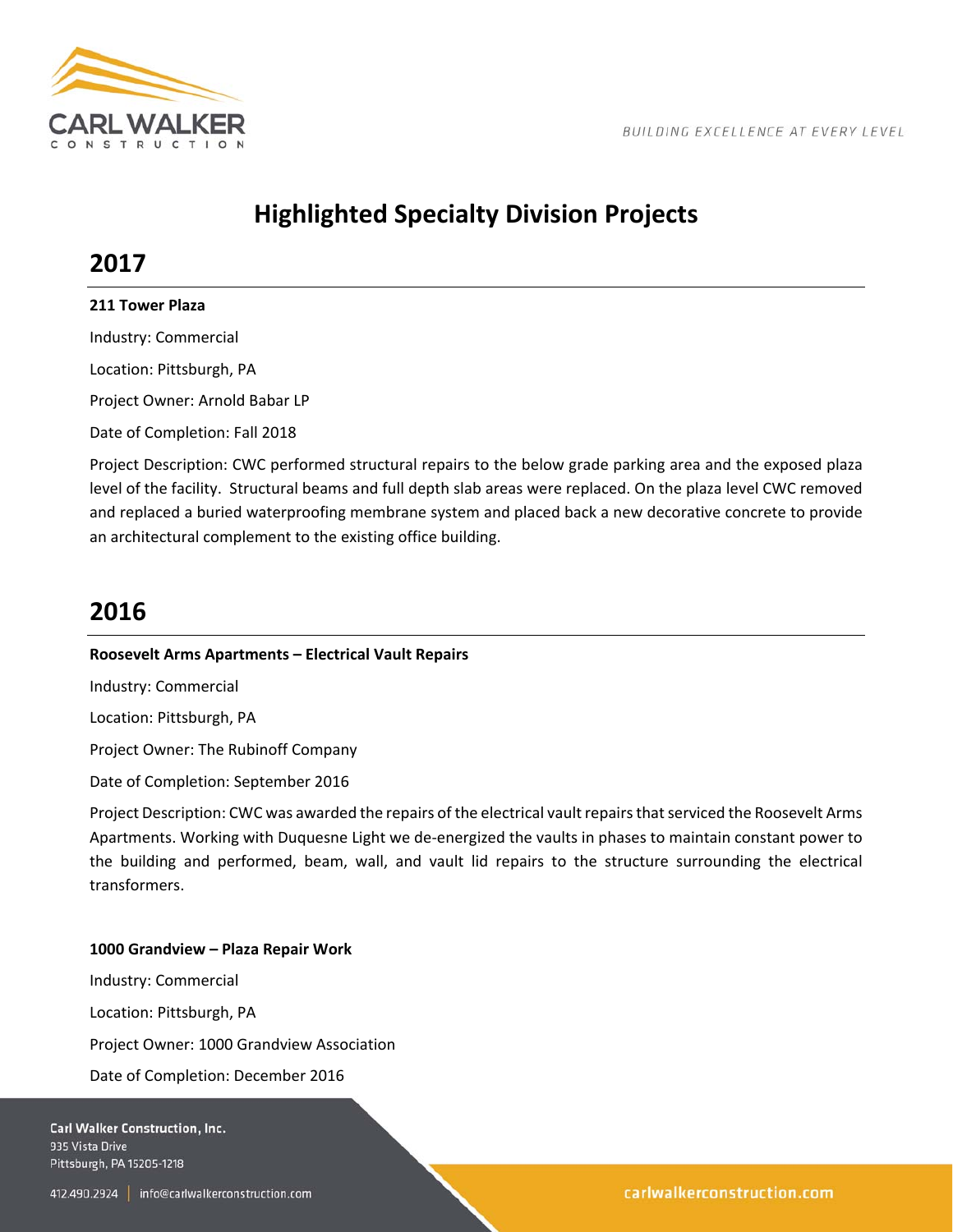

Project Description: CWC performed the repairs to the pool plaza area at the 1000 Grandview complex that included, removal of all existing plaza pavers and sand overburden, placement of new subsurface drains, hot apply waterproofing, geotech foam fill, new pedestal pavers, and masonry repairs. The project stopped a chronic water leak into their subsurface garage and brought the plaza in line with the beautiful views surrounding the Mt. Washington area.

## **2015**

### **University of Kentucky Kroger Field Expansion**

Industry: University Location: Lexington, KY Project Owner: University of Kentucky Date of Completion: Winter 2015

Project Description: CWC was low bidder on University of Kentucky's Kroger Field expansion project. CWC was contracted by the GC, Skanska Congleton‐Hacker JV. CWC performed all waterproofing aspects on the expansion of the stadium which included; caulking of new exterior precast elements, caulking & deck coating half of the seating throughout the stadium, application of sheet waterproofing and deck pavers for four new party decks, installation of new expansion joints throughout stadium, and carbon fiber applications to strengthen new seating.

### **State Correctional Institution at Camp Hill**

Industry: Government Location: Camp Hill, PA Project Owner: PA Department of Corrections Date of Completion: Summer 2015

Project Description: CWC was awarded the concrete repair subcontract for the Camp Hill Prison tunnel project. The project required heightened security at the maximum-security prison. Communication and record keeping were just as important as delivering the proper repairs in a tight space so the prison facility could remain operational.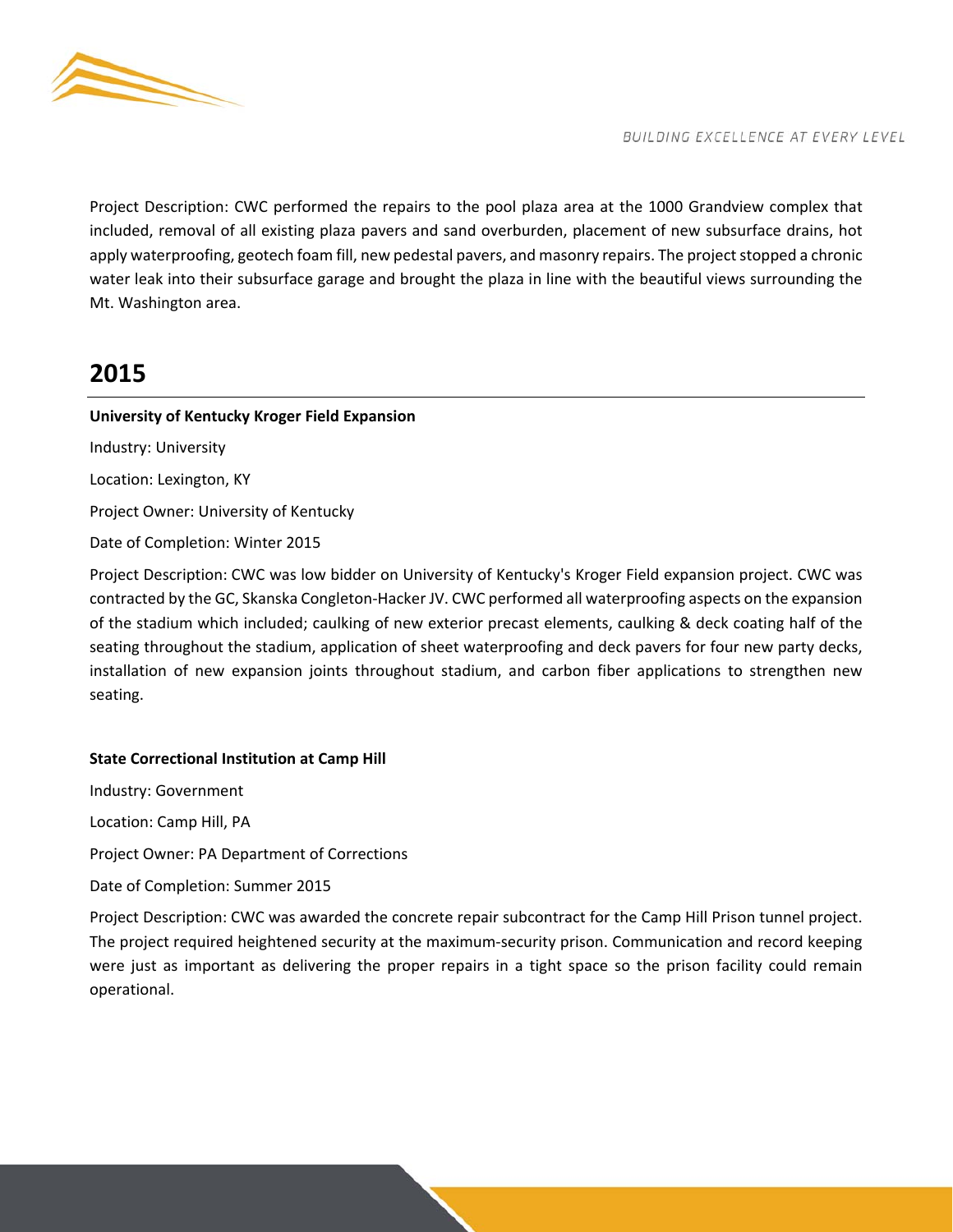

## **2014**

### **Duquesne University Cooling Towers**

Industry: University Location: Pittsburgh, PA Project Owner: Duquesne University Date of Completion: Summer 2014

Project Description: CWC was awarded the structural system for a new cooling tower placed on top of a parking garage. CWC was asked for advice to develop the best, practical design to place the new cooling towers. CWC and Churches Engineering developed a plan that would not eliminate any valuable parking on the urban campus.

## **2013**

## **Koppers Building Electrical Vaults**  Industry: Utility Location: Pittsburgh, PA Project Owner: Rubinoff Company Date of Completion: Summer 2013

Project Description: CWC became Duquesne Light's contractor of choice for electrical work in 2013. Repairing several vaults, utilizing stringent safety practices working around high voltage live wire and was able to perform the work as scheduled on time and on budget. Please give Greg Heddaeus a call for any Electrical Vault work your company or facility may need in the future.

### **Community College of Allegheny County**

Industry: University Location: West Mifflin, PA Project Owner: Community College of Allegheny County Date of Completion: Spring 2013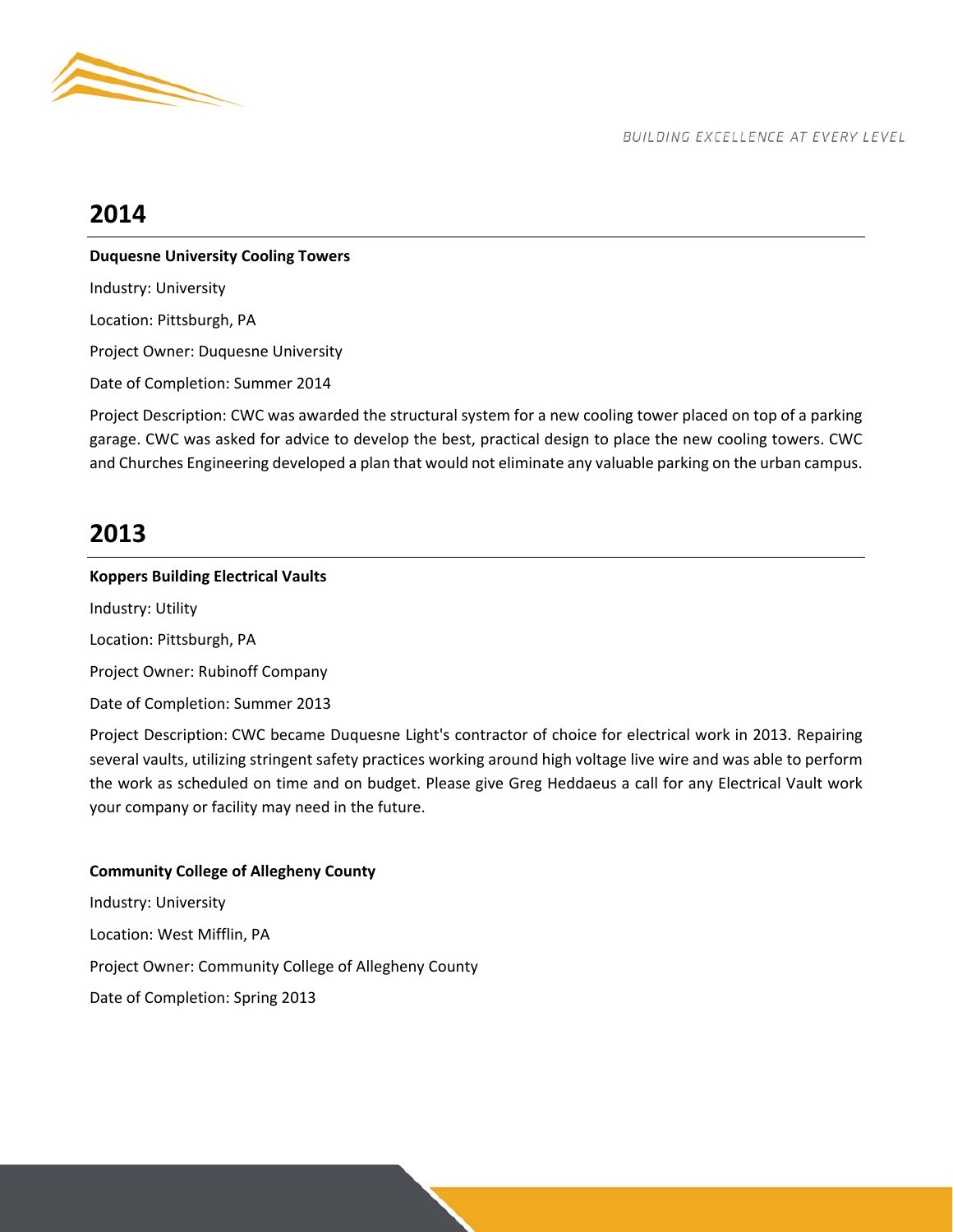

Project Description: CWC was awarded an emergency repair project at CCAC South for waterproofing membrane repairs. CWC was successful in stopping leaks from landing on student desks getting classes back to their full learning potential.

### **Corporate One Office Park**

Industry: Corporate Location: Monroeville, PA Project Owner: Miracle Mile Shopping Center Date of Completion: Summer 2013

Project Description: CWC was selected to perform a never before installed system at the Corporate One Office Park in Monroeville, PA. Atlantic Engineering Services designed a repair detail that had CWC performing demolition in an operating outpatient center. The repair was highly specialized as it had to be installed to the foundation so that the 1" diameter stressing bar could be restressed within the column from the roof. The project was delivered on time and without interruption to the operations.

## **2012**

**City View Apartments**  Industry: Commercial Location: Pittsburgh, PA Project Owner: Faros Properties Date of Completion: Summer 2012 Project Description: Specialty vault repairs, repairing walls and ceilings, replacing floors and specialty concrete

#### **Kanawha River Power Plant**

Industry: Utility Location: Charleston, WV Project Owner: Appalachian Power Date of Completion: Summer 2012 Project Description: Specialty vault repairs, repairing walls and ceilings, replacing floors and specialty concrete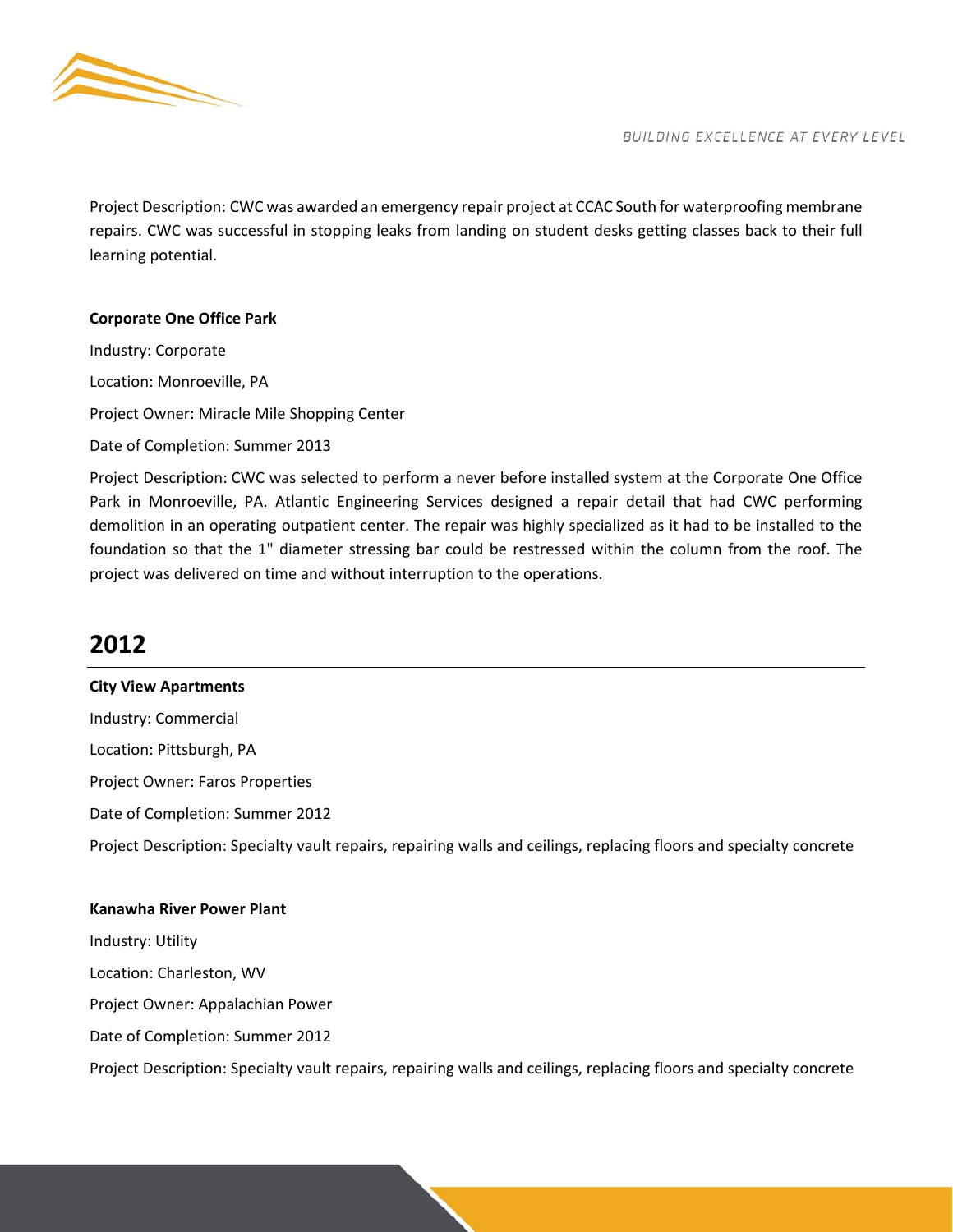

#### **Youngstown Service Center**

Industry: Utility Location: Youngstown, OH Project Owner: FirstEnergy Corp. Date of Completion: Summer 2012 Project Description: Specialty vault repairs, repairing walls and ceilings, replacing floors and specialty concrete

### **2011**

**South Shore Riverfront Park**  Industry: Commercial Location: Pittsburgh, PA Project Owner: Urban Redevelopment Authority of Pittsburgh Date of Completion: Spring 2011 Project Description: Railing fabrication and installation

### **Pittsburgh International Airport**

Industry: Airport Location: Moon Township, PA Project Owner: Allegheny County Airport Authority Date of Completion: Fall 2011 Project Description: Repair landside expansion joints and gutter system, replace walk‐off mats

## **2008**

## **David L Lawrence Convention Center**  Industry: Commercial Location: Pittsburgh, PA Project Owner: Sports & Exhibition Authority of Pittsburgh and Allegheny County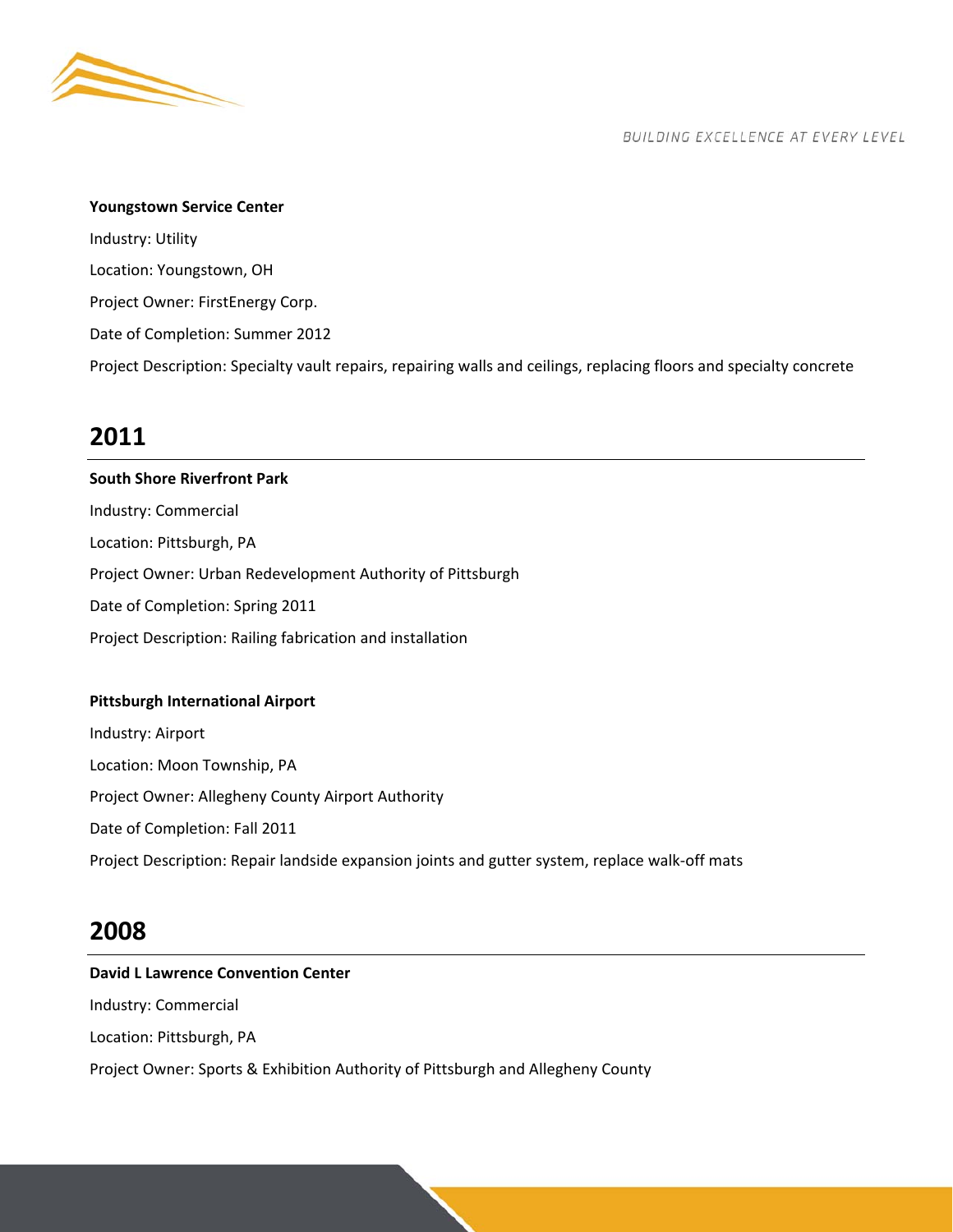

Date of Completion: Winter 2008

Project Description: The majority of the work being performed is located in the loading dock behind the exhibit hall. CWC completed the parking garage restoration work while the Convention Center remained in full operation.

## **2007**

#### **Cork Factory River Walk**

Industry: Commercial Location: Pittsburgh, PA Project Owner: McCaffrey Interests Date of Completion: Fall 2007 Project Description: This assignment entailed installation

of a steel, king‐pile retaining wall along the bank of the Allegheny River. The wall provides support for the River Walk, which allows Cork Factory residents direct access to

the picturesque riverbank. The wall also protects the site from erosion and flooding. The structure is an integral component of marina complex.

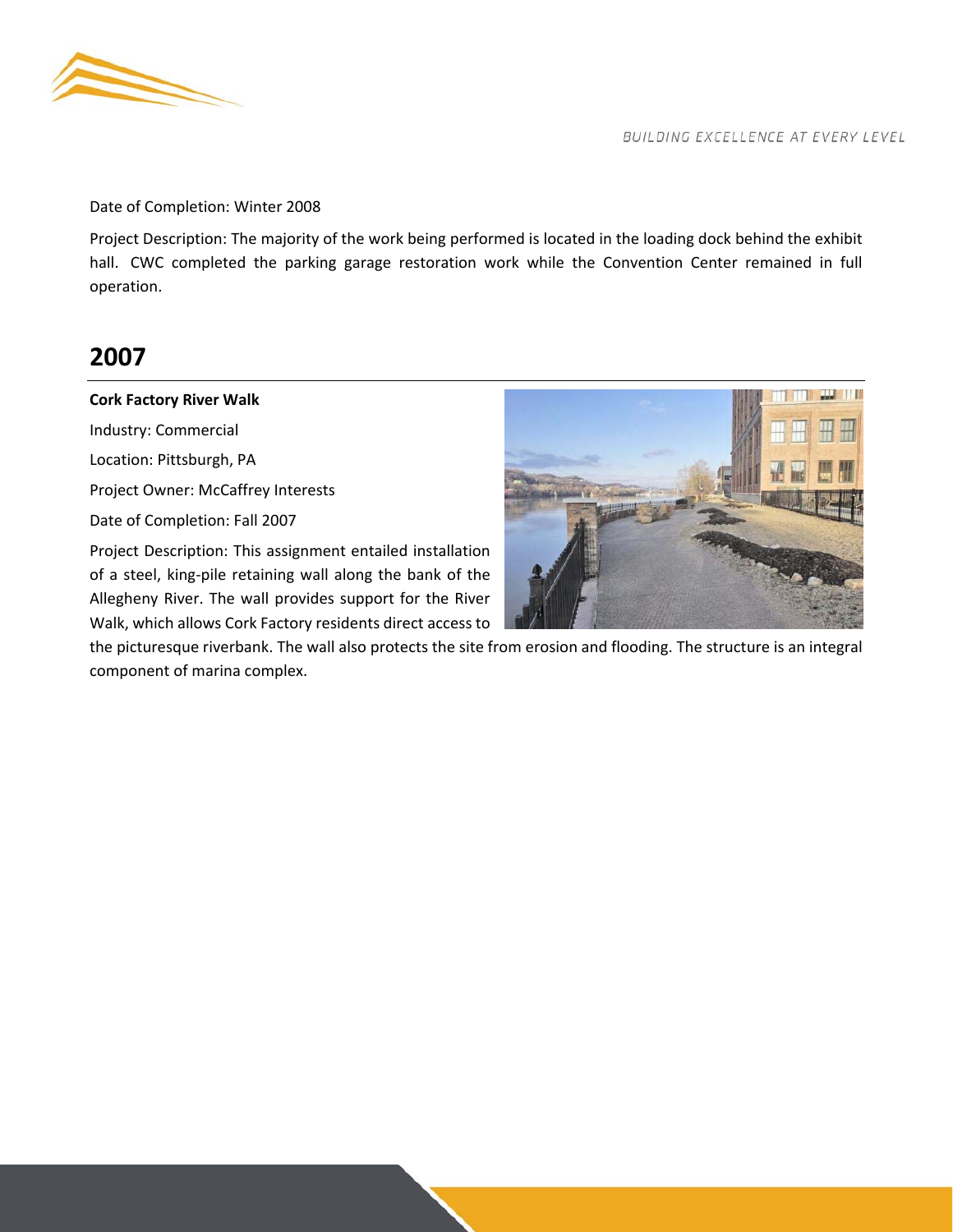

## **2006**

**Pittsburgh Zoo‐PPG Aquarium Waters Edge Exhibit (Polar Bear Exhibit)** 

Industry: Government

Location: Pittsburgh, PA

Project Owner:

Date of Completion: Fall 2006

Project Description: The project consisted of a new exhibit area for polar bears, walruses and sea otters with adjacent facilities for related equipment and



support staff. CWC work included providing the CIP concrete structural frame for the enclosure buildings and the concrete pools, tanks and perimeter walls for the exhibit area and adjacent facilities. Architectural finishes are by others. Scope of work consists of 14,000 sq. ft. of supported structural area, 53,000 sq. ft. of perimeter wall area, plus various tanks and pools.

## **2005**

**NIOSH (National Institute of Safety and Health) Building**  Industry: Government Location: Morgantown, WV Project Owner: Date of Completion: Fall 2005 Project Description: Building facade cleaning and sealing.

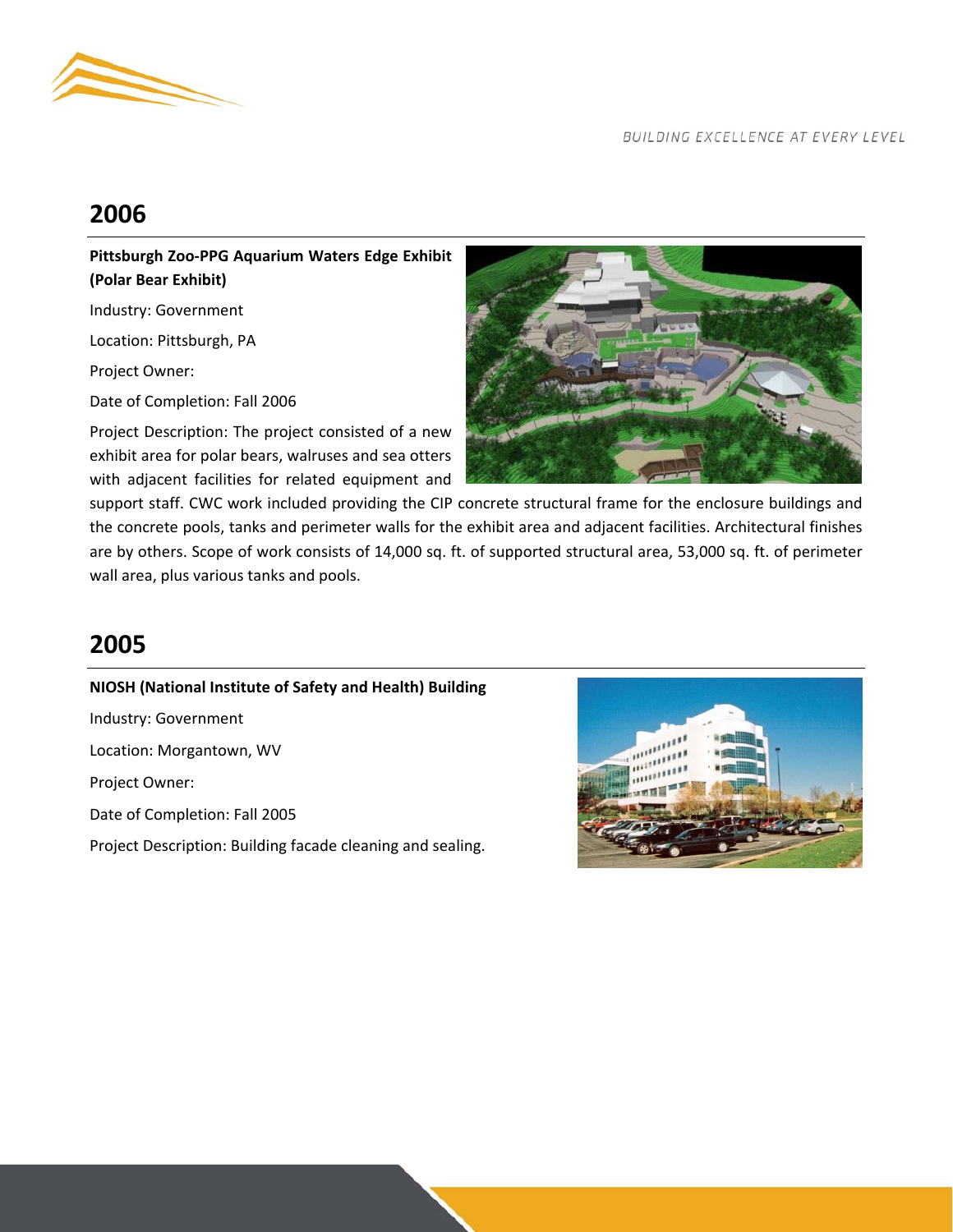

### **Gateway Towers Condominiums Plaza Rehabilitation**

Industry: Corporate

Location: Pittsburgh, PA

Project Owner: Hertz Gateway

Date of Completion: Spring 2005

Project Description: Remove/replace plaza hardscape, landscape, and waterproofing.



## **2003**

**DuBois Regional Medical Center**  Industry: Hospital Location: DuBois, PA Project Owner: Date of Completion: Summer 2003 Project Description: Wall repairs

## **2001**

### **Pennsylvania State University Beaver Stadium Expansion**

Industry: University

Location: State College, PA

Project Owner: Pennsylvania State University

Date of Completion: Fall 2001

Project Description: Stadium waterproofing and specialty concrete applications.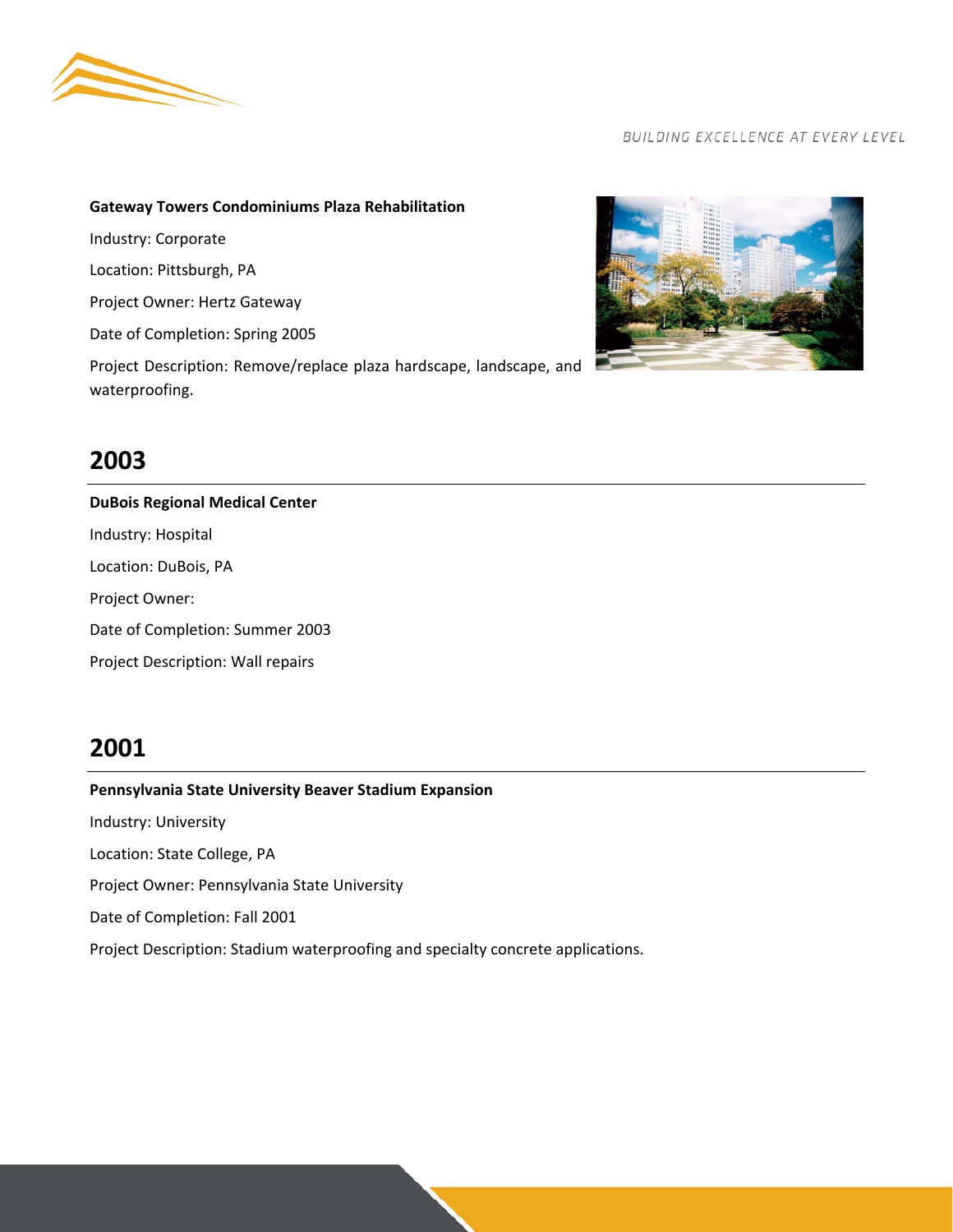

#### **Heinz Field**

Industry: Commercial Location: Pittsburgh, PA Project Owner: Sports & Exhibition Authority of Pittsburgh and Allegheny County Date of Completion: Summer 2001 Project Description: Concourse waterproofing



### **1999**

## **Mohegan Sun Arena at Casey Plaza**  Industry: Sports Facility Location: Wilkes‐Barre, PA Project Owner: Luzerne County Convention Center Authority Date of Completion: Fall 1999 Project Description: Arena and concourse waterproofing.

### **Warehouse Rehabilitation**

Industry: Corporate Location: Cleveland, OH Project Owner: Otis Elevator Date of Completion: Summer 1999 Project Description: Hot‐applied rubber flooring with asphalt driving surface